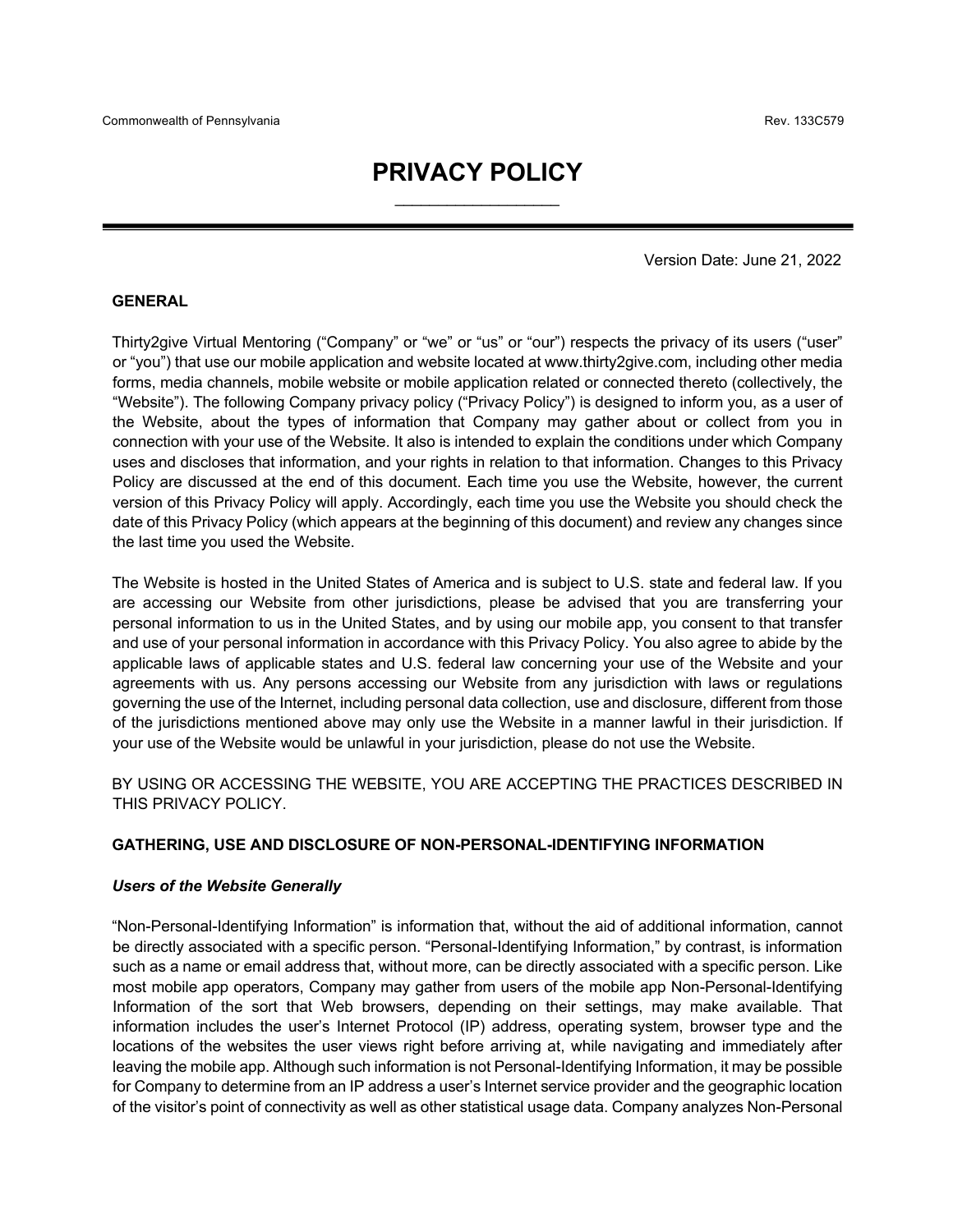identifying Information gathered from users of the mobile app to help Company better understand how the mobile app is being used. By identifying patterns and trends in usage, Company is able to better design the mobile app to improve users' experiences, both in terms of content and ease of use. From time to time, Company may also release the Non-Personal-Identifying Information gathered from mobile app users in the aggregate, such as by publishing a report on trends in the usage of the mobile app. Data collected will be retained no more than two years after users account indicate that users have not accessed the application for 12 consecutive months.

### *Web Cookies*

A "Web Cookie" is a string of information which assigns you a unique identification that a website stores on a user's computer, and that the user's browser provides to the website each time the user submits a query to the website. We use cookies on the Website to keep track of services you have used, to record registration information regarding your login name and password, to record your user preferences, to keep you logged into the Website and to facilitate purchase procedures. Company may also use Web Cookies to track the pages that users visit during each Website session, both to help Company improve users' experiences and to help Company understand how the Website is being used. As with other Non-Personal Identifying Information gathered from users of the Website, Company analyzes and discloses in aggregated form information gathered using Web Cookies, so as to help Company, its partners and others better understand how the Website is being used. COMPANY USERS WHO DO NOT WISH TO HAVE WEB COOKIES PLACED ON THEIR COMPUTERS SHOULD SET THEIR BROWSERS TO REFUSE WEB COOKIES BEFORE ACCESSING THE WEBSITE, WITH THE UNDERSTANDING THAT CERTAIN FEATURES OF THE WEBSITE MAY NOT FUNCTION PROPERLY WITHOUT THE AID OF WEB COOKIES. WEBSITE USERS WHO REFUSE WEB COOKIES ASSUME ALL RESPONSIBILITY FOR ANY RESULTING LOSS OF FUNCTIONALITY.

### *Third-Party Advertisers*

We may use third-party advertising companies to serve ads when you visit the Website. These companies may use information (not including any Personal-Identifying Information) about your visits to the Website and other websites that are contained in Web Cookies in order to provide advertisements about goods and services of interest to you. If you would like more information about this practice and to know your choices about not having this information used by these companies, please follow the following links: http://networkadvertising.org/managing/opt\_out.asp, http://preferences-mgr.truste.com/, or http://www.aboutads.info/choices/. Please contact us if you would like to know the identity of the third-party advertising companies we are currently using to serve ads.

We may allow advertisers to choose the characteristics of users who will see their advertisements, and we may use any of the Non-Personally Identifying Information we have collected (except information you may have decided not to show to other users, such as your personal email address birth) to select the appropriate audience for those advertisements. We do not identify you to the advertiser.

### *Web Beacons*

A "Web Beacon" is an object that is embedded in a web page or email that is usually invisible to the user and allows website operators to check whether a user has viewed a particular web page or an email. Company may use Web Beacons on the Website and in emails to count users who have visited particular pages, viewed emails and to deliver co-branded services. Web Beacons are not used to access users' Personal-Identifying Information. They are a technique Company may use to compile aggregated statistics about Website usage. Web Beacons collect only a limited set of information, including a Web Cookie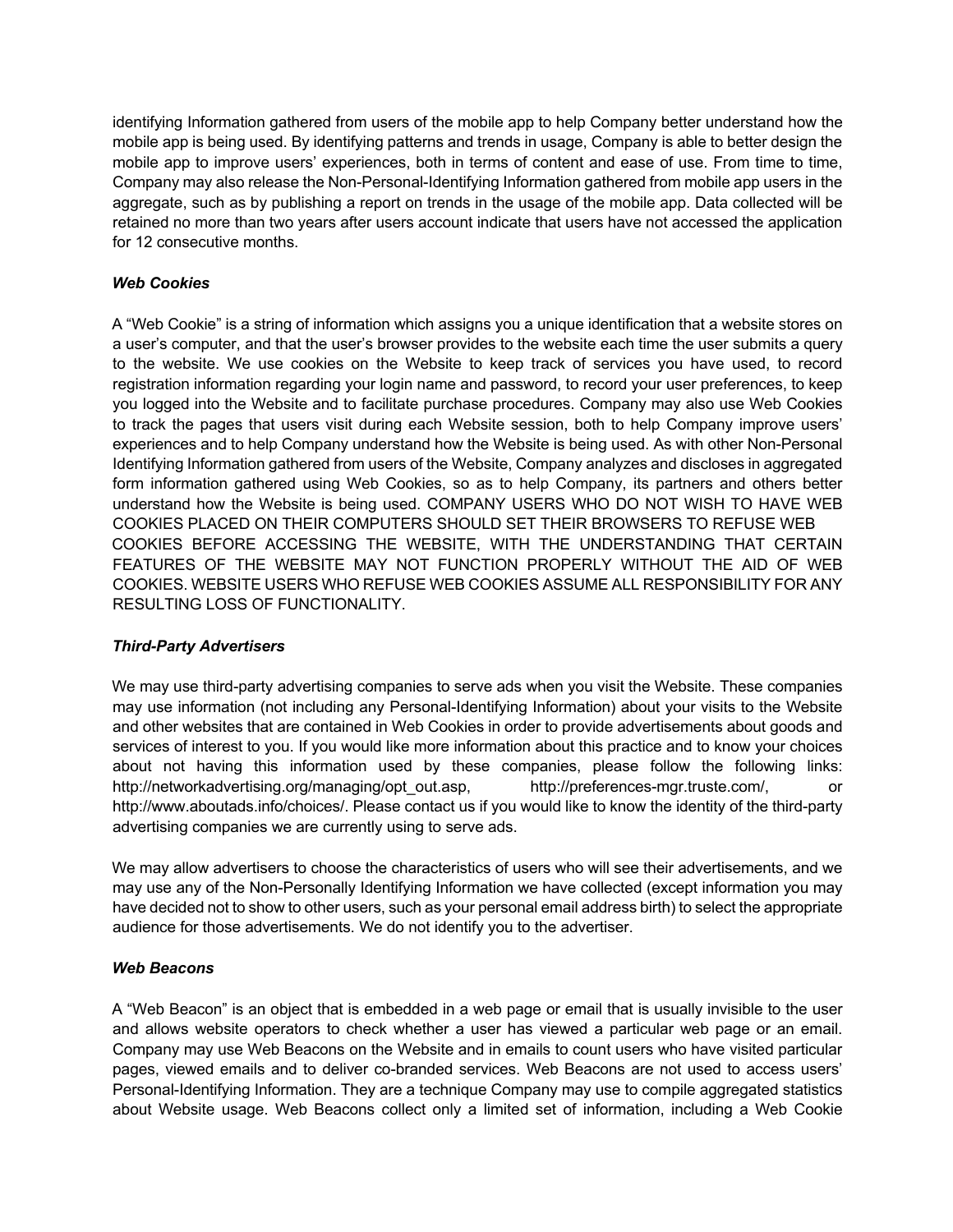number, time and date of a page or email view and a description of the page or email on which the Web Beacon resides. You may not decline Web Beacons. However, they can be rendered ineffective by declining all Web Cookies or modifying your browser setting to notify you each time a Web Cookie is tendered, permitting you to accept or decline Web Cookies on an individual basis.

# *Analytics*

We may use third-party vendors, including Google, who use first-party cookies (such as the Google Analytics cookie) and third-party cookies (such as the DoubleClick cookie) together to inform, optimize and serve ads based on your past activity on the Website, including Google Analytics for Display Advertising. The information collected may be used to, among other things, analyze and track data, determine the popularity of certain content and better understand online activity. If you do not want any information to be collected and used by Google Analytics, you can install an opt-out in your web browser (https://tools.google.com/dlpage/gaoptout/) and/or opt out from Google Analytics for Display Advertising or the Google Display Network by using Google's Ads Settings (www.google.com/settings/ads).

### *Aggregated and Non-Personal-Identifying Information*

We may share aggregated and Non-Personally Identifying Information we collect under any of the above circumstances. We may also share it with third parties and our affiliate companies to develop and deliver targeted advertising on the Website and on websites of third parties. We may combine Non-Personally Identifying Information we collect with additional Non-Personally Identifying Information collected from other sources. We also may share aggregated information with third parties, including advisors, advertisers and investors, for the purpose of conducting general business analysis. For example, we may tell our advertisers the number of visitors to the Website and the most popular features or services accessed. This information does not contain any Personal-Identifying Information and may be used to develop website content and services that we hope you and other users will find of interest and to target content and advertising.

### *Mobile Device Additional Terms*

- **• Mobile Device**. If you use a mobile device to access the Website or download any of our applications, we may collect device information (such as your mobile device ID, model and manufacturer), operating system, version information and IP address.
- **• Geo-Location Information**. Unless we have received your prior consent, we do not access or track any location-based information from your mobile device at any time while downloading or using our mobile application or our services, except that it may be possible for Company to determine from an IP address the geographic location of your point of connectivity, in which case we may gather and use such general location data.
- **• Push Notifications**. We send you push notifications if you choose to receive them, letting you know when someone has sent you a message or for other service-related matters. If you wish to opt-out from receiving these types of communications, you may turn them off in your device's settings.
- **• Mobile Analytics.** We use mobile analytics software to allow us to better understand the functionality of our mobile software on your phone. This software may record information, such as how often you use the application, the events that occur within the application, aggregated usage, performance data and where the application was downloaded from. We do not link the information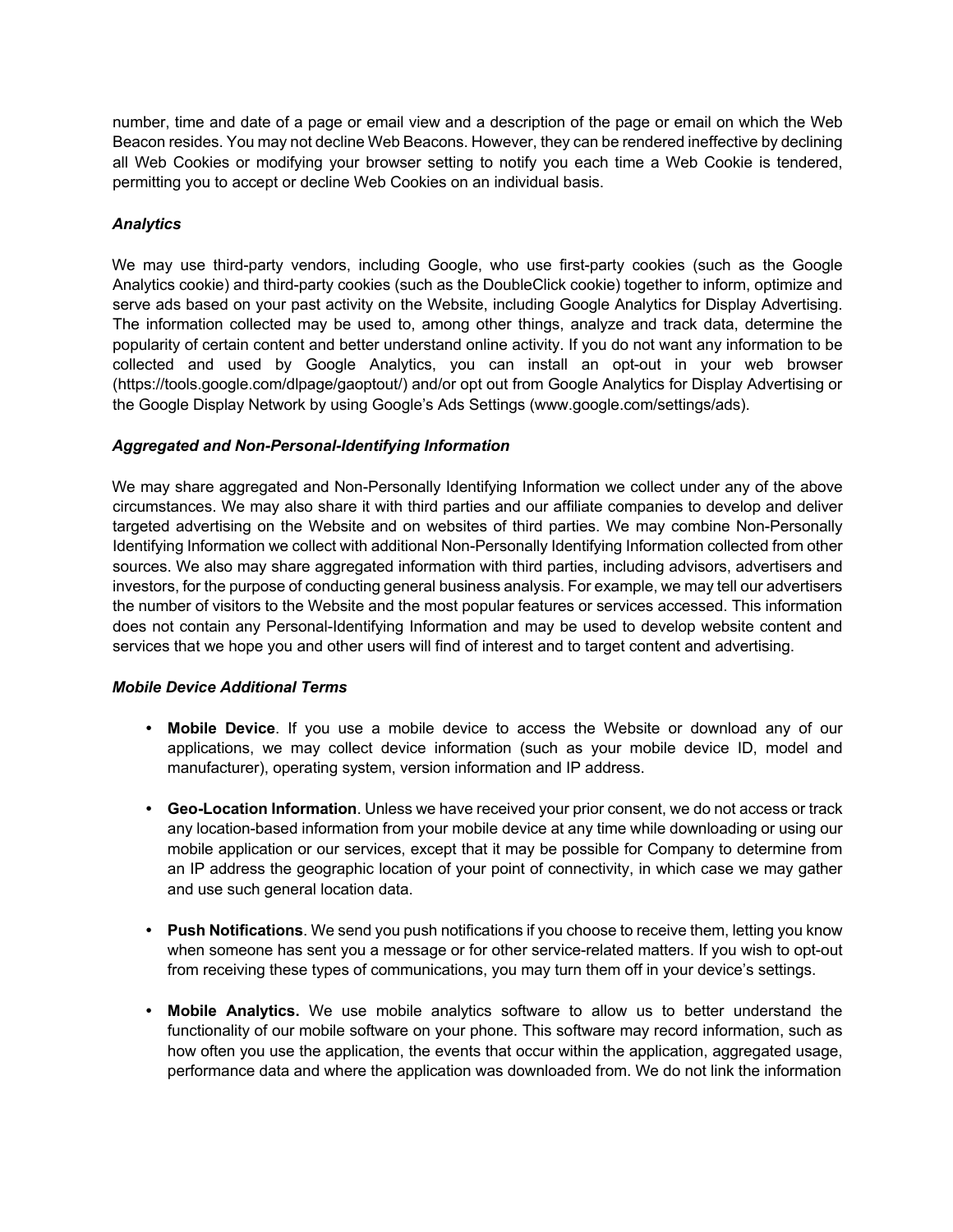we store within the analytics software to any Personal-Identifying Information you submit within the mobile application.

#### **COLLECTION, USE AND DISCLOSURE OF PERSONAL-IDENTIFYING INFORMATION**

#### *Website Registration*

As defined above, Personal-Identifying Information is information that can be directly associated with a specific person. Company may collect a range of Non Personal-Identifying Information from and about Website users. Much of the Non Personal-Identifying Information collected by Company about users is information provided by users themselves when (1) registering for our service, (2) logging in with social network credentials, (3) participating in polls, contests, surveys or other features of our service, or responding to offers or advertisements, (4) communicating with us, (5) creating a public profile or (6) signing up to receive newsletters. That information may include each user's sign-on user name, industry, expertise, years of experience, country, and generation. Users of the Website are under no obligation to provide Company with Personal-Identifying Information of any kind, with the caveat that a user's refusal to do so may prevent the user from using certain Website features.

BY REGISTERING WITH OR USING THE WEBSITE, YOU CONSENT TO THE USE AND DISCLOSURE OF YOUR PERSONAL-IDENTIFYING INFORMATION AS DESCRIBED IN THIS "COLLECTION, USE AND DISCLOSURE OF PERSONAL-IDENTIFYING INFORMATION" SECTION.

### *Online Postings*

The mobile app will not collect Personal-Identifying Information for the express purpose of disclosing as a matter of course as a result of your use of the mobile app. We may provide areas on the Website where you can post reviews and other information relating to your activities on the mobile app. Such postings are governed by our Terms of Use. In addition, such postings may appear on other websites or when searches are executed on the subject of your posting. We limit your postings only to the specific person that you have agreed to partner or engage communications with. However, we encourage you to exercise discretion and caution with respect to documenting your personal information during the course of communications. USERS ASSUME ALL RESPONSIBILITY FOR ANY LOSS OF PRIVACY OR OTHER HARM RESULTING FROM THEIR VOLUNTARY DISCLOSURE OF PERSONALLY IDENTIFYING INFORMATION.

#### *Company Communications*

We may occasionally use your username and email address to send you notifications regarding new services offered by the Website that we think you may find valuable. We may also send you service-related announcements from time to time through the general operation of the service. Generally, you may opt out of such emails at the time of registration or through your account settings, though we reserve the right to send you notices about your account, such as service announcements and administrative messages, even if you opt out of all voluntary email notifications.

#### *Company Disclosures*

Company may disclose Personal-Identifying Information under the following circumstances: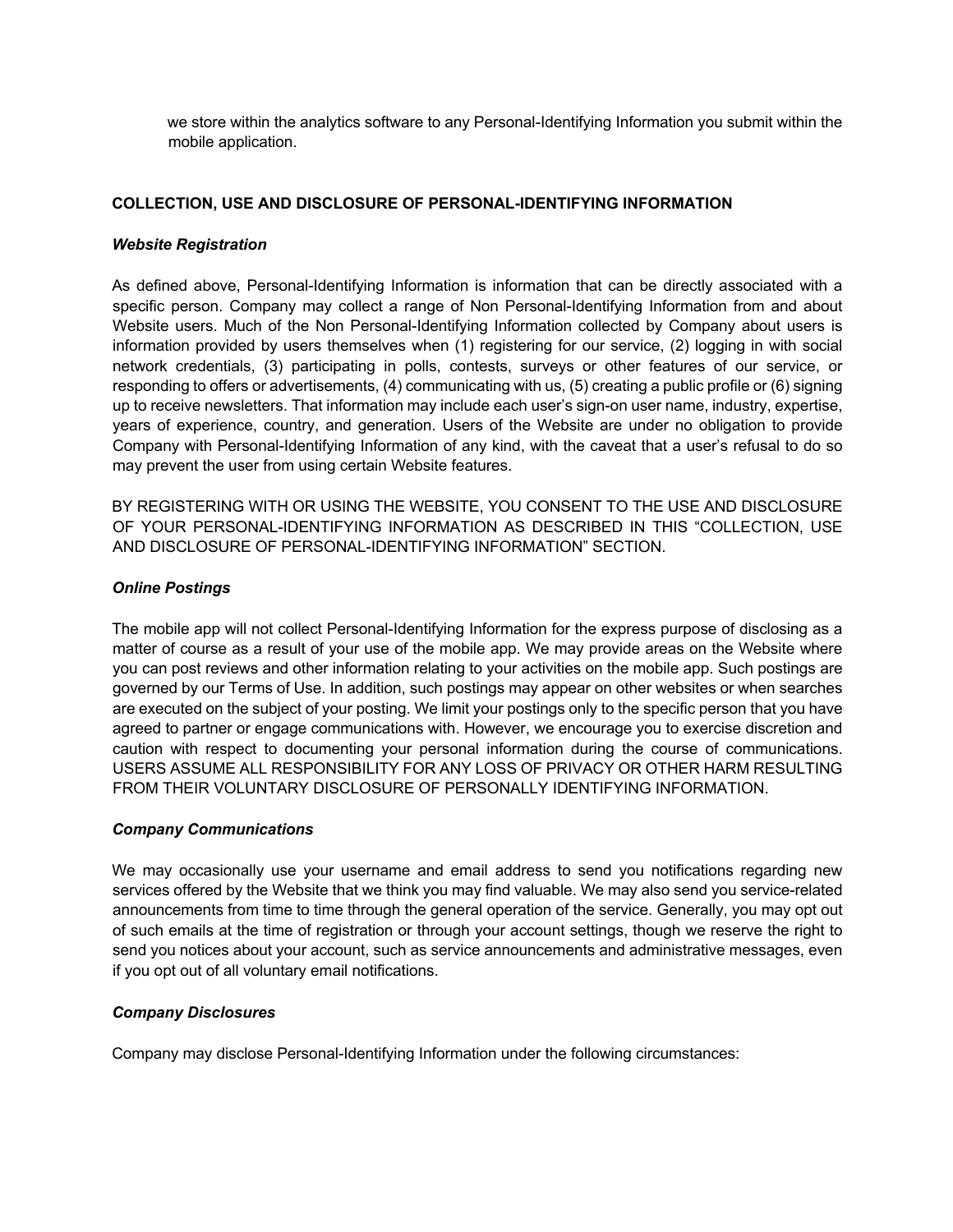- **• By Law or to Protect Rights.** When we believe disclosure is appropriate, we may disclose Personal Identifying Information in connection with efforts to investigate, prevent or take other action regarding illegal activity, suspected fraud or other wrongdoing; to protect and defend the rights, property or safety of Company, our users, our employees or others; to comply with applicable law or cooperate with law enforcement; to enforce our Terms of Use or other agreements or policies, in response to a subpoena or similar investigative demand, a court order or a request for cooperation from a law enforcement or other government agency; to establish or exercise our legal rights; to defend against legal claims; or as otherwise required by law. In such cases, we may raise or waive any legal objection or right available to us.
- **• Marketing Communications.** Unless users opt-out from receiving Company marketing materials upon registration, Company may email users about products and services that Company believes may be of interest to them. If you wish to opt-out of receiving marketing materials from Company, you may do so by following the unsubscribe link in the email communications, by going to your account settings (if applicable) or contacting us using the contact information below.
- **• Third-Party Marketing Communications.** Company may provide users' email information to third parties, so that those third parties may directly contact them about additional products and services. To cease having your email information provided to third parties, you may do so by going to your account settings (if applicable) or contacting us using the contact information below. Even after opting-out, you may continue to receive marketing emails from third parties to whom Company already has provided your email information. You will be responsible for directly contacting such third parties to request cessation of further marketing emails.
- **• Third-Party Service Providers.** We may share your Personal-Identifying Information, which may include your name and contact information (including email address) with our authorized service providers that perform certain services on our behalf. These services may include fulfilling orders, providing customer service and marketing assistance, performing business and sales analysis, supporting the Website's functionality and supporting contests, sweepstakes, surveys and other features offered through the Website.
- **• Business Transfers; Bankruptcy.** Company reserves the right to transfer all Personal-Identifying Information in its possession to a successor organization in the event of a merger, acquisition, bankruptcy or other sale of all or a portion of Company's assets. Other than to the extent ordered by a bankruptcy or other court, the use and disclosure of all transferred Personal-Identifying Information will be subject to this Privacy Policy, or to a new privacy policy if you are given notice of that new privacy policy and are given an opportunity to affirmatively opt-out of it. PersonalIdentifying Information submitted or collected after a transfer, however, may be subject to a new privacy policy adopted by the successor organization.

### *Changing Personal-Identifying Information; Account Termination*

You may at any time review or change your Personal-Identifying Information by going to your account settings (if applicable) or contacting us using the contact information below. Upon your request, we will deactivate or delete your account and contact information from our active databases. Such information will be deactivated or deleted as soon as practicable based on your account activity and accordance with our deactivation policy and applicable law. To make this request, either go to your account settings (if applicable) or contact us as provided below. We will retain in our files some Personal-Identifying Information to prevent fraud, to troubleshoot problems, to assist with any investigations, to enforce our Terms of Use and to comply with legal requirements as is permitted by law. Therefore, you should not expect that all your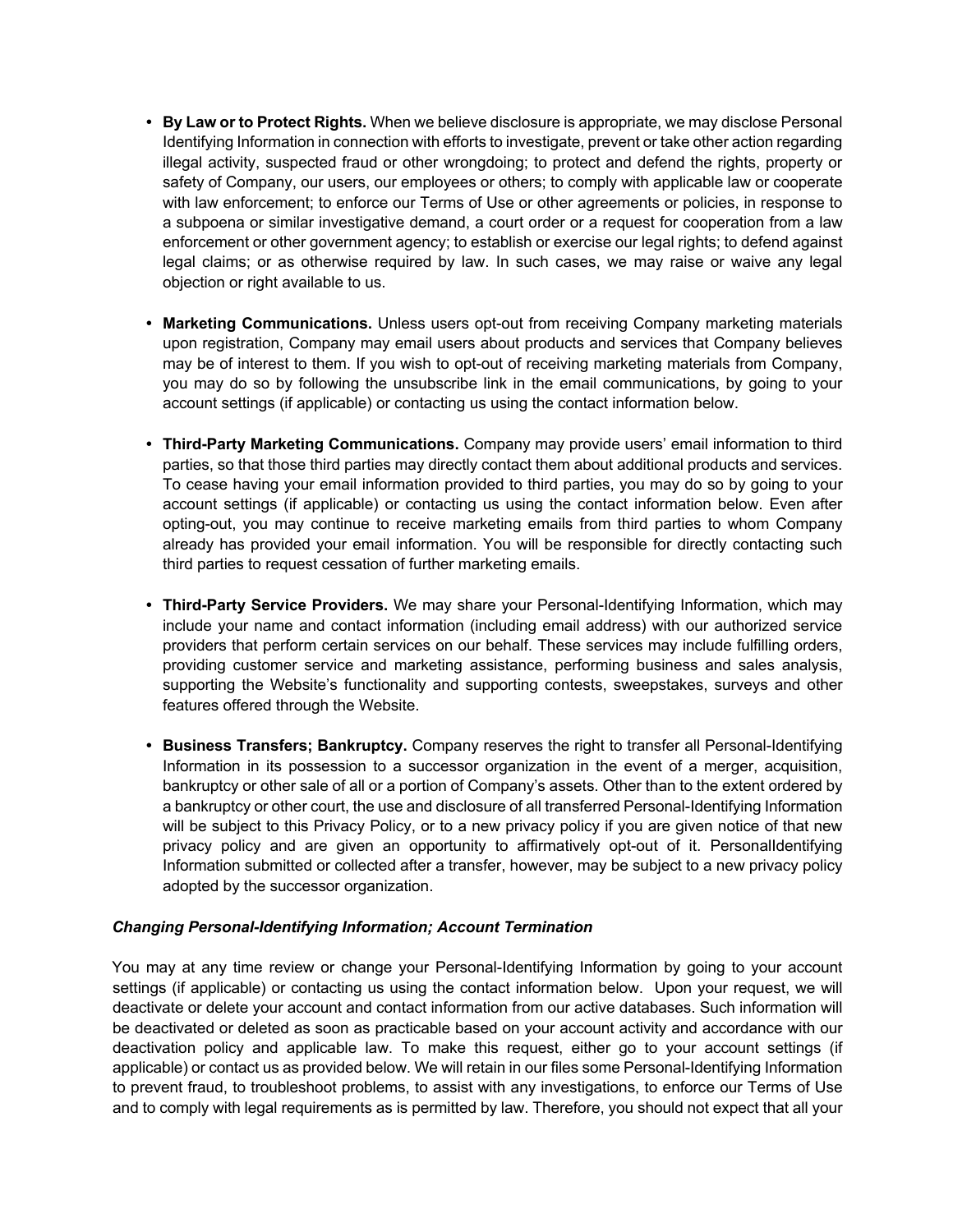Personal-Identifying Information will be completely removed from our databases in response to your requests. Additionally, we keep a history of changed information to investigate suspected fraud with your account.

### *General Use*

Company may use the Personal-Identifying Information in the file we maintain about you, and other information we obtain from your current and past activities on the mobile app (1) to deliver the products and services that you have requested; (2) to manage your account and provide you with customer support; (3) to communicate with you by email, telephone and/or mobile devices about products or services that may be of interest to you either from us, our affiliate companies or other third parties; (4) to develop and display content and advertising tailored to your interests on the Website and other sites; (5) to resolve disputes and troubleshoot problems; (6) to measure consumer interest in our services; (7) to inform you of updates; (8) to customize your experience; (9) to detect and protect us against error, fraud and other criminal activity; (10) to enforce our Terms of Use; and (11) to do as otherwise described to you at the time of collection. At times, we may look across multiple users to identify problems. In particular, we may examine your Personal Identifying Information to identify users using multiple user IDs or aliases. We may compare and review your Personal-Identifying Information for accuracy and to detect errors and omissions. We may use financial information or payment method to process payment for any purchases made on the Website, enroll you in the discount, rebate, and other programs in which you elect to participate, to protect against or identify possible fraudulent transactions and otherwise as needed to manage our business.

### **COLLECTION AND USE OF INFORMATION BY THIRD PARTIES GENERALLY**

Company contractually prohibits its contractors, affiliates, vendors and suppliers from disclosing Personal Identifying Information received from Company, other than in accordance with this Privacy Policy. However, third parties are under no obligation to comply with this Privacy Policy with respect to Personal-Identifying Information that users provide directly to those third parties, or that those third parties collect for themselves. These third parties include advertisers, providers of games, utilities, widgets and a variety of other thirdparty applications accessible through the mobile app. Company neither owns nor controls the third-party websites and applications accessible through the mobile app. Thus, this Privacy Policy does not apply to information provided to or gathered by the third parties that operate them. Before visiting a third party, or using a thirdparty application, whether by means of a link on the Website, directly through the Website or otherwise, and before providing any Personal-Identifying Information to any such third party, users should inform themselves of the privacy policies and practices (if any) of the third party responsible for that website or application, and should take those steps necessary to, in those users' discretion, protect their privacy.

#### **SECURITY**

We take the security of your Personal-Identifying Information seriously and use reasonable electronic, personnel and physical measures to protect it from loss, theft, alteration or misuse. However, please be advised that even the best security measures cannot fully eliminate all risks. We cannot guarantee that only authorized persons will view your information. We are not responsible for third-party circumvention of any privacy settings or security measures.

We are dedicated to protect all information on the Website as is necessary. However, you are responsible for maintaining the confidentiality of your Personal-Identifying Information by keeping your password confidential. You should change your password immediately if you believe someone has gained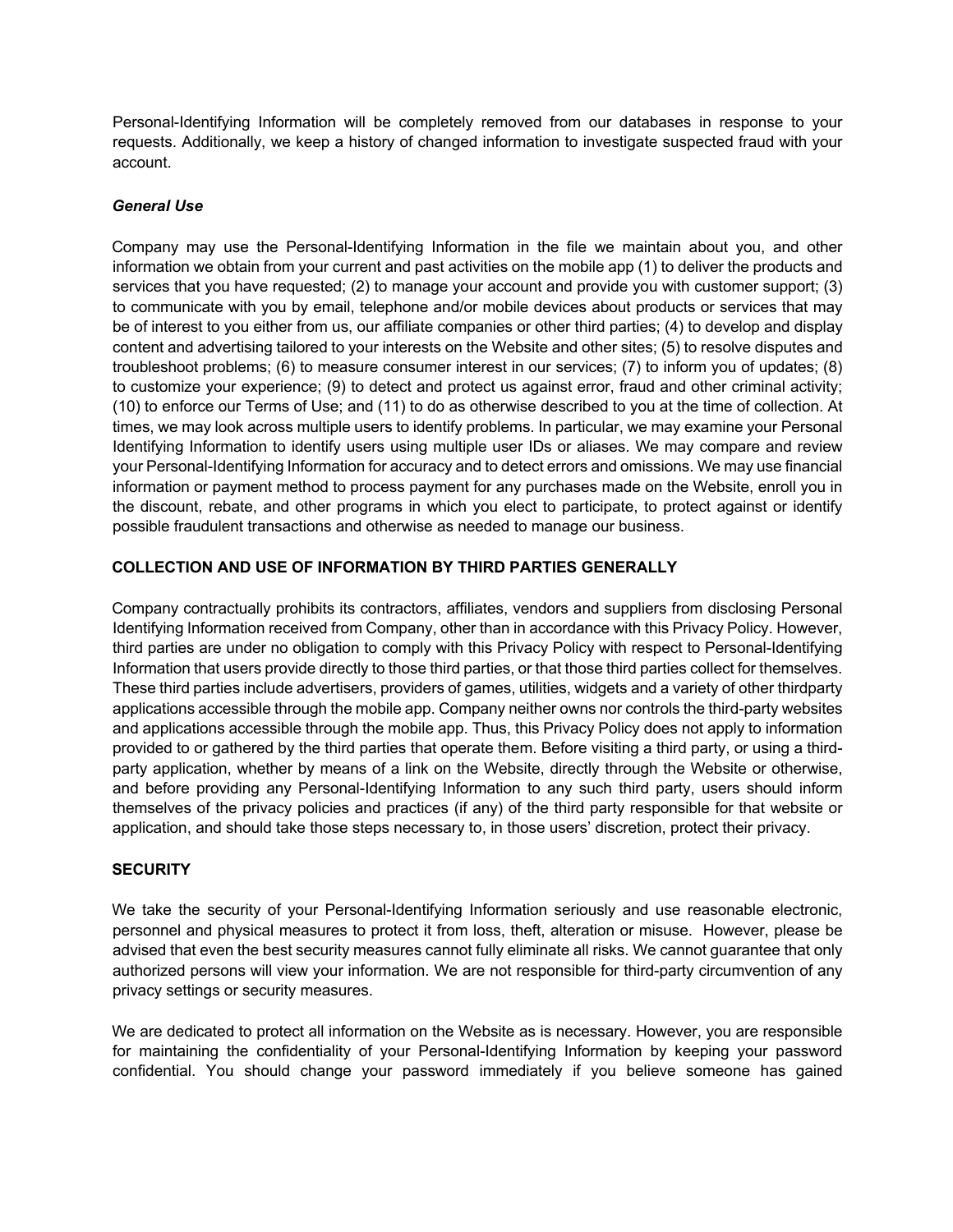unauthorized access to it or your account. If you lose control of your account, you should notify us immediately.

### **PRIVACY POLICY CHANGES**

Company may, in its sole discretion, change this Privacy Policy from time to time. Any and all changes to Company's Privacy Policy will be reflected on this page and the date new versions are posted will be stated at the top of this Privacy Policy. Unless stated otherwise, our current Privacy Policy applies to all information that we have about you and your account. Users should regularly check this page for any changes to this Privacy Policy. Company will always post new versions of the Privacy Policy on the Website. However, Company may, as determined in its discretion, decide to notify users of changes made to this Privacy Policy via email or otherwise. Accordingly, it is important that users always maintain and update their contact information.

### **GOOGLE DRIVE and DROPBOX DATA**

Users have discretion to share non personal identifying documents to other users using Google Drive or Dropbox. During private chat with other mentors/mentees may elect to download files from Google Drive or Dropbox. The intent of Google Drive and Dropbox cloud services is twofold. The use of the cloud service is to provide a tool to share vital information/documents that complements the intended knowledge topic. Additionally, the use of the cloud service is to prohibit direct contact to other users for the express purpose protecting user identity. Users access Google Drive and Dropbox by clicking on the "paperclip" icon in the chat data entry section and selecting the respective cloud service. After selecting the Google Drive and Dropbox, users select the file to be downloaded by clicking on the file and are presented with a confirmation request before a copy of the file is downloaded into the chat area. Users can delete any information/document downloaded from Google Drive and Dropbox. Users are encouraged to follow the Terms of Use.

#### **CHILDREN**

The Children's Online Privacy Protection Act ("COPPA") protects the online privacy of children under 13 years of age. We do not knowingly collect or maintain Personal-Identifying Information from anyone under the age of 13, unless or except as permitted by law. Any person who provides Personal-Identifying Information through the mobile app and/or Website represents to us that he or she is 13 years of age or older. If we learn that Personal-Identifying Information has been collected from a user under 13 years of age on or through the mobile app and/or Website, then we will take the appropriate steps to cause this information to be deleted. If you are the parent or legal guardian of a child under 13 who has become a member of the mobile app and/or Website or has otherwise transferred Personal-Identifying Information to the mobile app and/or Website, please contact Company using our contact information below to have that child's account terminated and information deleted.

### **CALIFORNIA PRIVACY RIGHTS**

California Civil Code Section 1798.83, also known as the "Shine The Light" law, permits our users who are California residents to request and obtain from us, once a year and free of charge, information about the Personal-Identifying Information (if any) we disclosed to third parties for direct marketing purposes in the